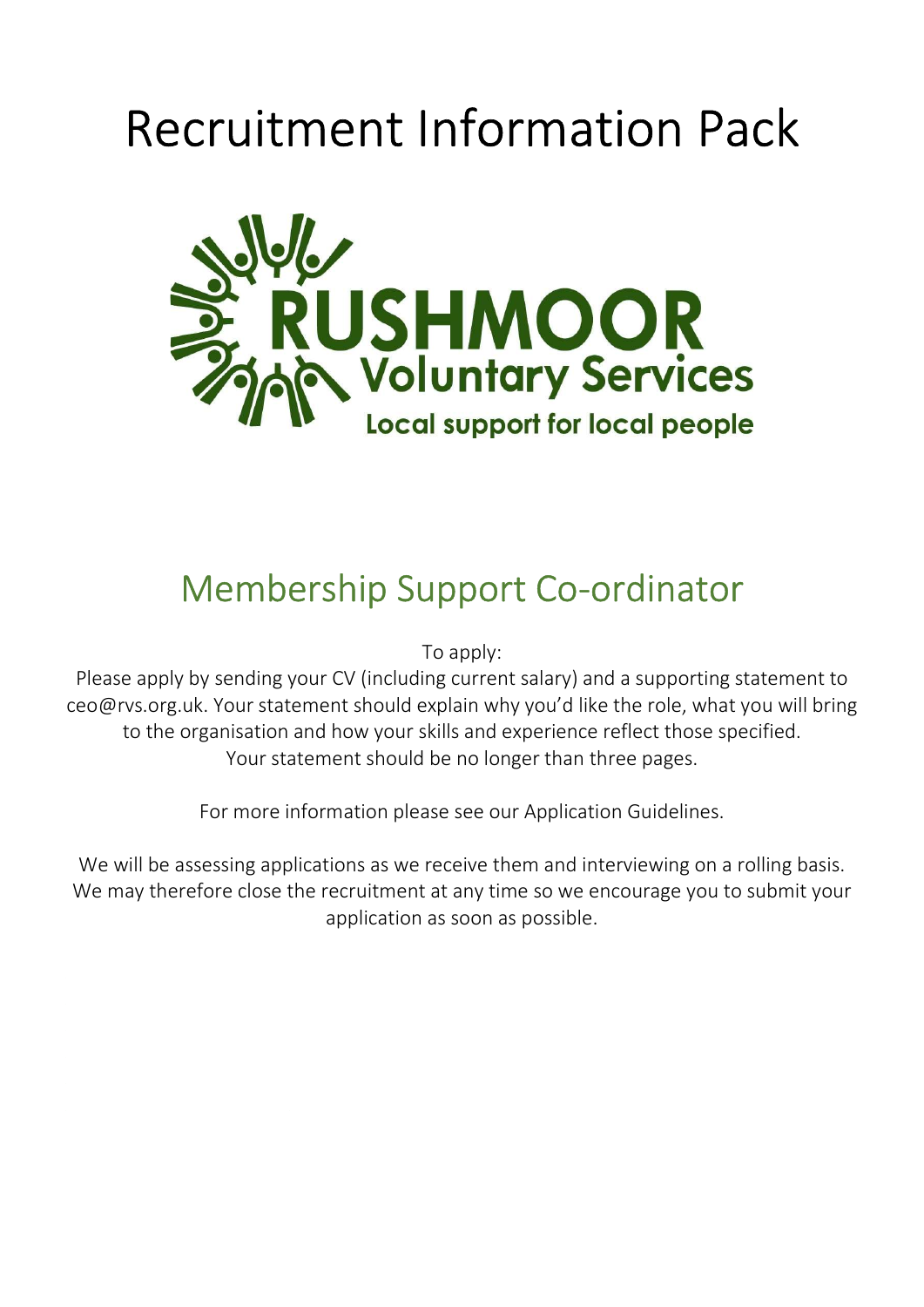#### Thank You!

Thank you for your interest in Rushmoor Voluntary Services (RVS). This information pack should provide all the information that you need but please don't hesitate to contact our CEO, Donna Bone if you need further details on 07736 044495 or via ceo@rvs.org.uk.

We are also able to be flexible on some aspects of the role so we would encourage you to contact Donna if you would like to discuss the role or person specification in more detail.

#### About Us

Established as a registered charity in 1971, RVS are the Council for Voluntary Service (CVS) in Rushmoor. Our role in the community is to champion volunteering and to support any voluntary or community group working in the Borough of Rushmoor.

We support our members by creating networks; our well attended quarterly Voluntary Sector Forum is testament to this. We provide support with volunteer recruitment and training, plus maintaining good practice.

RVS manage a number of projects that provide community benefit. These include:

- Blooming Marvellous a supported volunteering gardening project.
- Community Transport which includes scheduled passenger services and a grouphire minibus scheme for Rushmoor & Hart.
- HIV in Hampshire emotional and practicable support to people living with HIV.
- Home Help providing shopping and light housework to frail, elderly and disabled people.

We work in close partnership with various organisations including our core funders Rushmoor Borough Council and Hampshire County Council.

RVS are members of the Hampshire Council of Voluntary Services (CVS) Network, an alliance of eight organisations who work together to help Hampshire's charities, community groups and social enterprises to succeed and flourish. We collaborate in a local cluster with Hart and Basingstoke CVSs.

#### Our Mission

In partnership with the voluntary, statutory and business sectors, enabling all the people of Rushmoor to play a full and active part in the life of the local community.

#### Where we Work

The area we cover for our CVS services includes Aldershot and Farnborough, along the Blackwater Valley in the north east corner of Hampshire.

Over 250 organisations and groups from this area are members of RVS.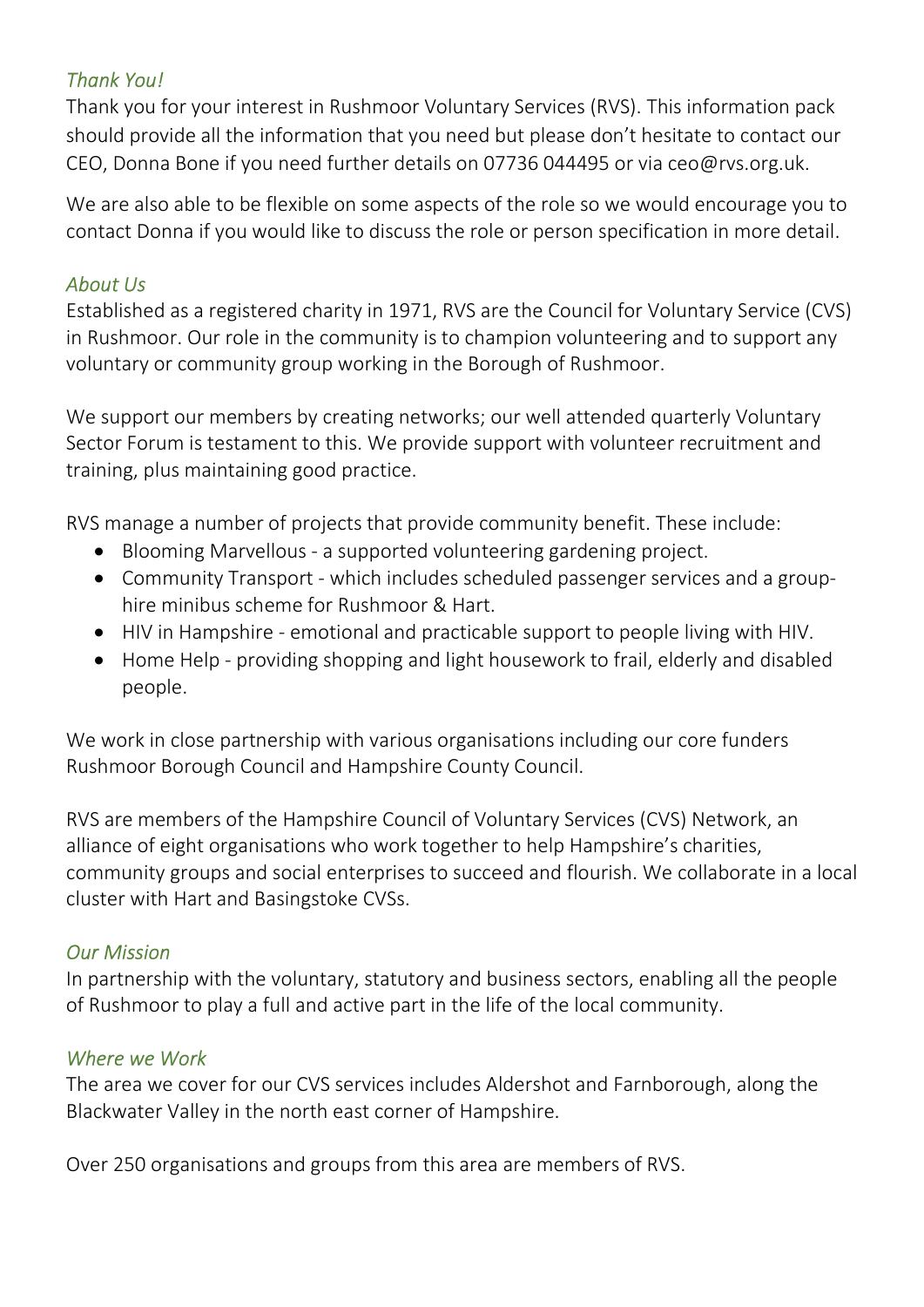Many of our support services cover areas of Hart, something which we wish to proactively increase.

Our office is within the Civic Offices alongside Rushmoor Borough Council and other key organisations supporting the community of Rushmoor.

#### Our Team

We began a period of significant change during 2019; our new Chief Executive Officer (CEO) and Community Development Manager (CDM) were appointed to replace their long-standing predecessors. We also moved away from the accommodation which has always been our base but has enabled us to work closer with our key stakeholder, Rushmoor Borough Council.

2020 presented opportunities for further change, partly due to the retirement of other key staff but also in response to our experiences during the Covid-19 emergency.

The current paid staff team comprises of various - mostly part-time - roles which are supported by a team of volunteers.



# The Role

Our key role in leading and coordinating the local response to the Covid-19 emergency has reinforced our intention to change how we support our community. Operation Rushmoor Community Action (ORCA) successfully recruited and deployed almost 400 volunteer Responders. We have triaged the needs of vulnerable residents and delivered support in response to over 2,000 requests for help, to date.

To further those achievements, the aim of this new role is to support the community development approach to forming a Volunteer Hub, creating a first-rate service for our volunteers and member organisations. The role will improve our efficiency and bring the organisation into the  $21<sup>st</sup>$  century.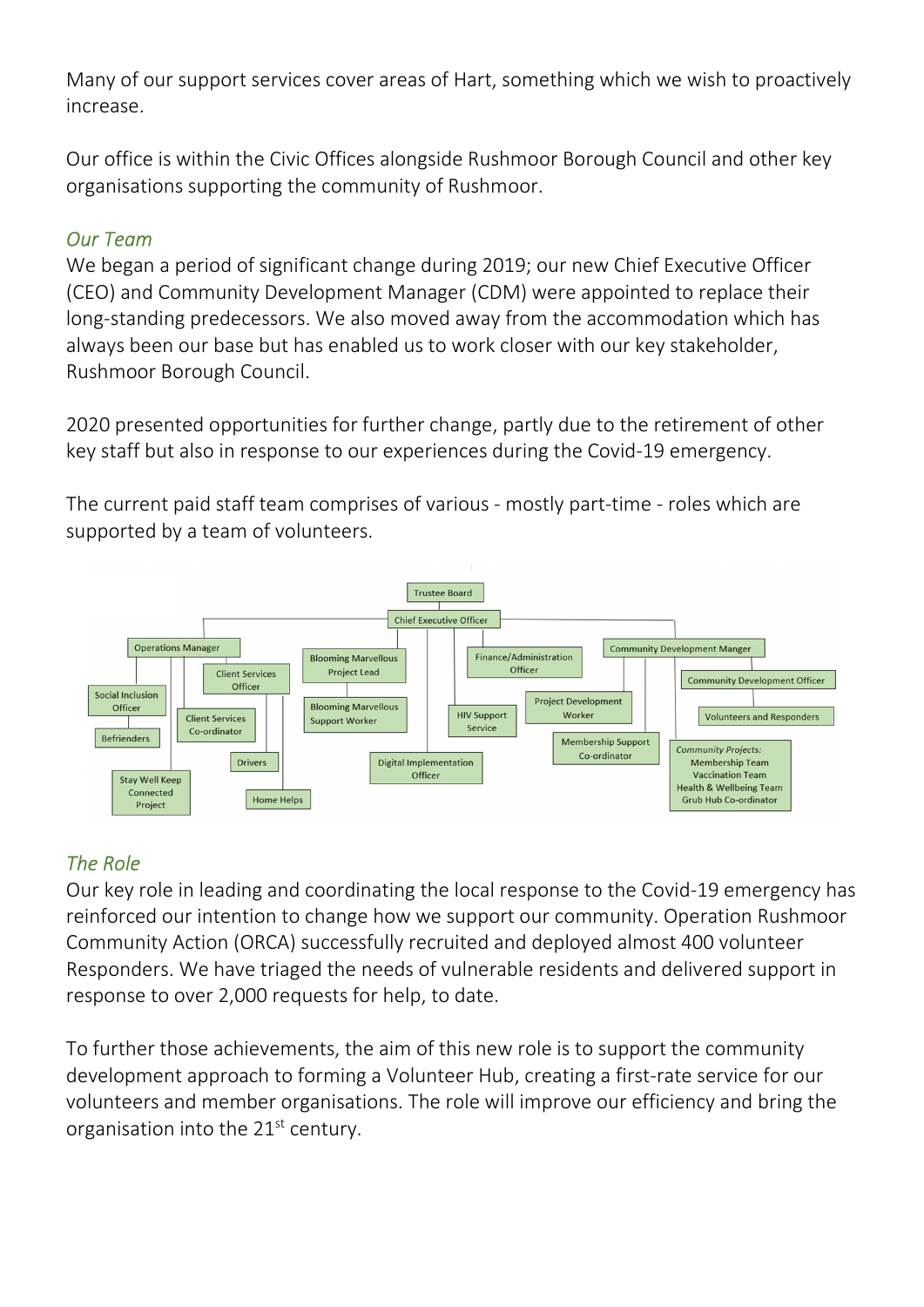The main aim of the role is to provide a strong administration support to our Community Development team and to the membership of RVS. Reporting to the CDM, you will support the team by:

- administering support and communications, and
- facilitating the delivery of resources to benefit the local voluntary sector.

You will work 21 hours per week, the majority of this will be during traditional office hours but you may occasionally be required to be available outside of these hours.

# The Benefits

As well as working in a long established and community focussed organisation, you will be based in a new office environment with generous facilities (subject to Covid restrictions). Some home working will be available as we transition to hybrid arrangements.

We offer:

- A permanent contract. This is subject to funding and satisfactory completion of a three month probationary period.
- A salary of circa £11,800 p.a. (£19,700, full-time equivalent), according to relevant experience.
- Auto enrolment in the company's defined contribution pension scheme. Individual contributions are flexible subject to statutory minimum and maximum limits; RVS contributions will be paid in accordance with policy.
- Mileage and out-of-pocket expenses undertaken on behalf of RVS, paid in accordance with the Inland Revenue mileage rates for business travel, e.g. 45p per mile for travel by car.
- 23 days paid annual leave rising to 28 after five years' service, plus statutory days, prorata.
- An incrementally increasing period of sick pay in accordance with length of service.
- Free parking during working hours.

# Job Description

Whilst the overarching aim of this role will remain, the specific responsibilities will be reviewed in line with the strategic development of the organisation.

#### Administration

- Support the development and implementation of a new CRM, incorporating the membership database.
- Maintain accurate details of members and stakeholders on the CRM.
- Identify potential members and support their engagement with RVS.
- Receive and process membership applications in a timely manner.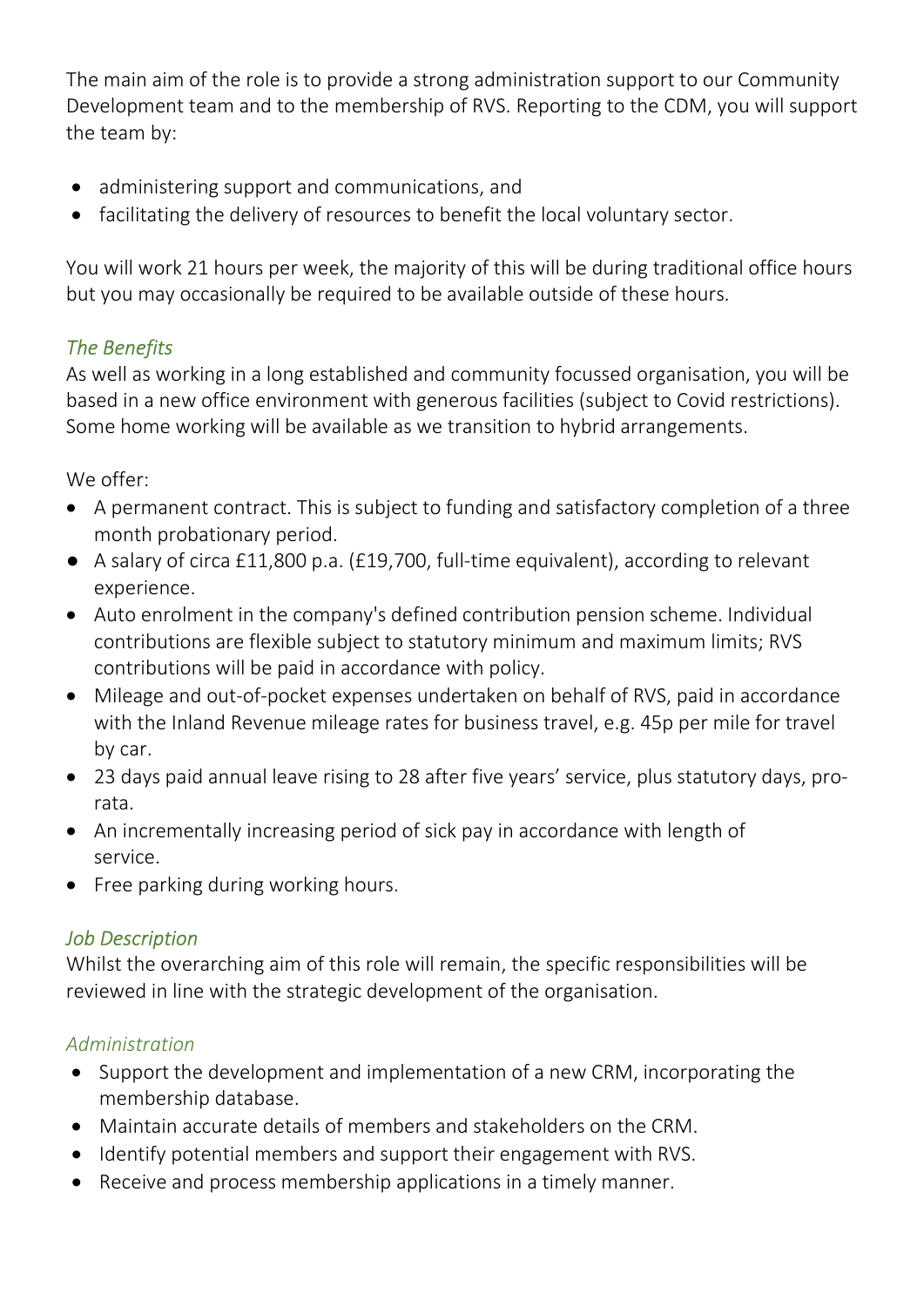- Work with the CDM and other relevant staff to provide timely reports for the Board of Trustees and project funders and contractors, including performance data for individual projects and staff activities.
- Provide admin support and back up to the Community Development Team including the Volunteer Hub.
- Attend team meetings and take notes.

#### Membership Support Services

- Provide information, advice and support to member organisations on new and existing initiatives.
- Promote and facilitate DBS checks.
- Organise and promote the quarterly Voluntary Sector Forum (VSF), AGM and other opportunities for community engagement and cross sector networking.
- Administer the bookings, minutes and other actions resulting from the VSF and AGM.
- Research speakers and trainers for the development of a training programme in response to members' needs.
- Facilitate the promotion, bookings and delivery of the training programme.

# Communications

- Provide a first point of contact for general enquiries from members, individuals and the public.
- Provide information or signpost members and enquirers to the appropriate resource to meet their need.
- Support individuals to access volunteering through our sign up systems.
- Receive, collate and disseminate information of value and interest to members via newsletters and bulletins.
- Receive, collate and disseminate news from members, in conjunction with the Community Development Officer.
- Prepare information to be disseminated via the social media team.
- Assist with the production and distribution of newsletters, bulletins, social media and communication with the sector and with volunteers.
- Facilitate the booking of, and access to resources which members are able to utilise, eg gazebos, display stands etc.
- Support the marketing of the organisation.

#### **General**

- Provide some cover for Community Development Officer when absent. This will necessitate an understanding of the CDO role.
- Support good internal communications and a positive working environment.
- Maintain good working relations with key individuals and other organisations within the voluntary, statutory, public and business sectors active within Rushmoor.
- If required, provide administrative support to the CEO and CDM in situations of increased workload or staff absence.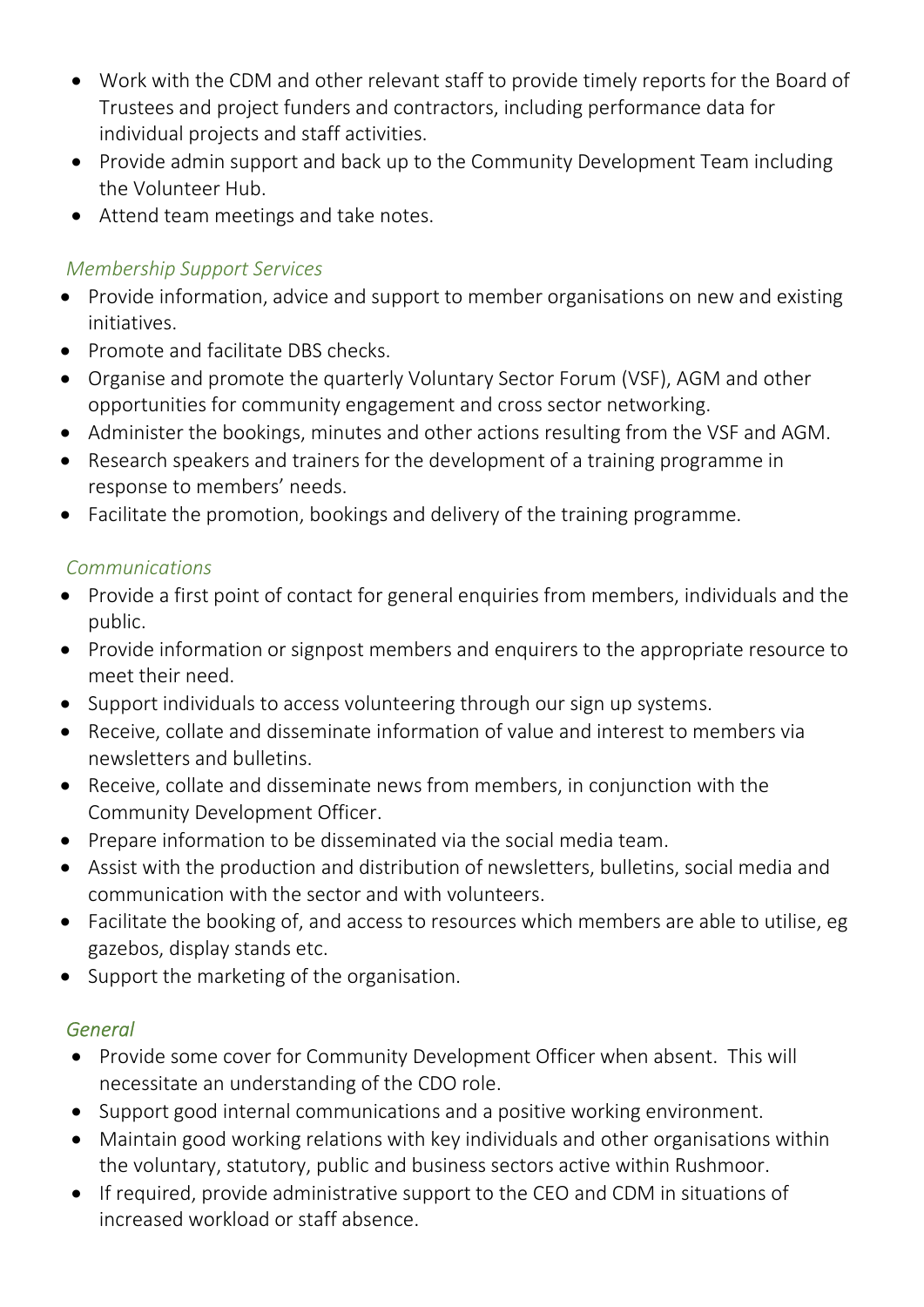- Undertake other duties as requested by the CDM that are commensurate with the post and the development of the organisation.
- Promote equality and diversity in all undertakings.
- In all undertakings ensure compliance with RVS policies.

#### Priorities for the first six months

- Update contact details and data on membership groups.
- Maintain data cleansing checks in the data population process of the CRM.
- Support the roll-out of the CRM across the wider team.
- Working with the CDM, support the delivery of the plan to respond to the emerging needs of the local voluntary sector to recover from the impact of covid restrictions.
- Organise and co-ordinate the delivery of MiDAS refresher training to drivers with covid lapsed licences.
- Organise and co-ordinate the delivery of First Aid training for our Members.
- Support the plan for retaining and deploying RVS Responder volunteers.

#### Priorities for the following six months

- Promote the revised membership offer wider across the voluntary sector in Rushmoor.
- Continue to develop training and networking opportunities for Members.

#### About You

You will be educated to a high standard, have strong administrative and possess excellent organisation and IT skills.

You will possess a positive, 'can do' manner, be approachable and respectful with excellent customer service skills.

The role is subject to a standard DBS check.

# Values and Aptitude

#### Essential

- Ability to develop good working relationships with colleagues at all levels, in a range of organisations.
- Able to monitor and maintain own standards.
- Ability to work on own initiative, prioritise and meet deadlines.
- Very methodical and effective approach to work, with strong attention to detail, and good time management.
- Flexible approach and willingness to work as part of a team with ability to make positive contributions to benefit the whole organisation.
- Demonstrate an inclusive mind-set.
- Be open to change.